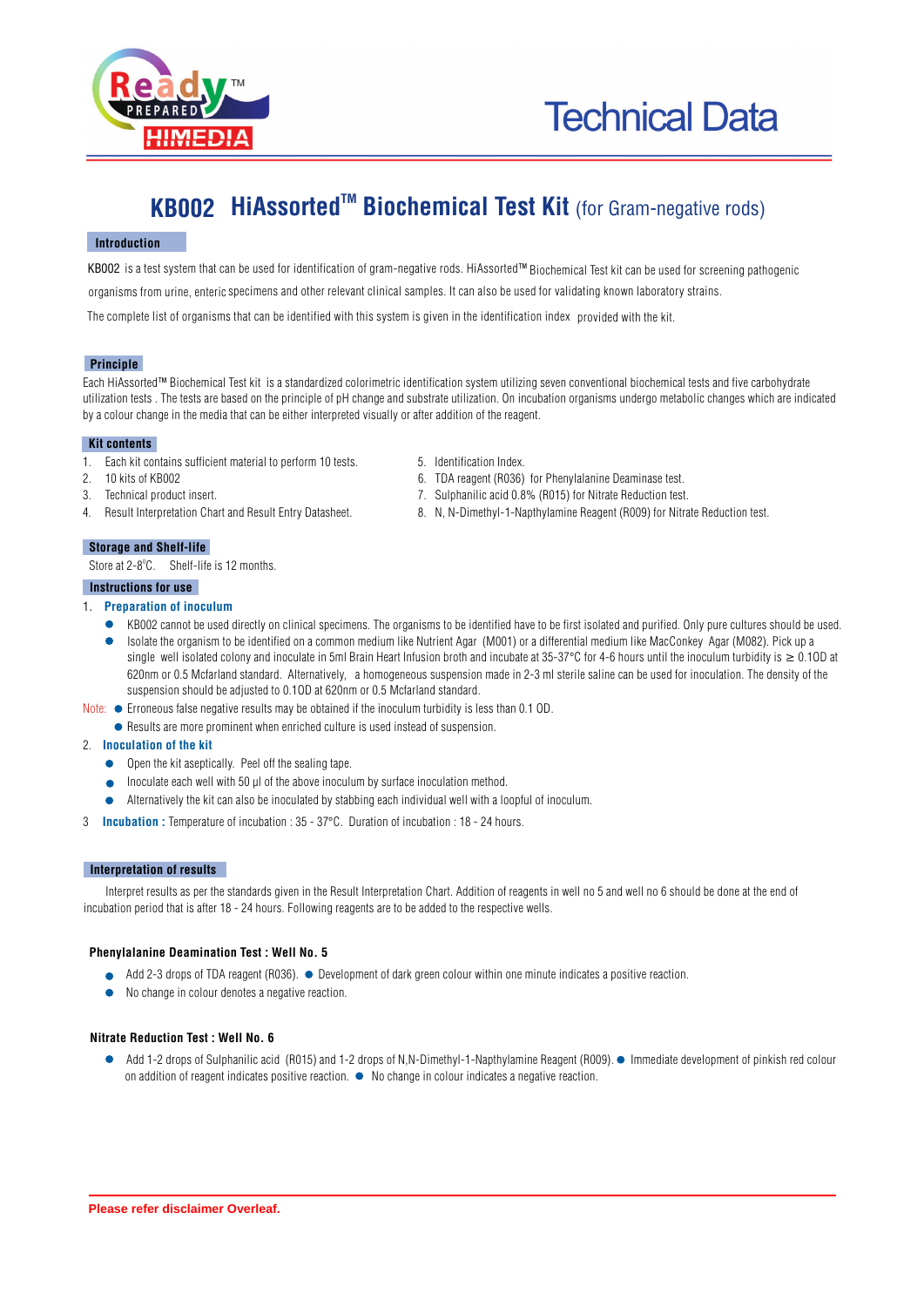# **Identification Index for Gram-negative rods**

| <b>Tests</b>                                                   | Citrate<br>utilization           | Lysine                             | Ornithine                        | Urease                                              | TDA                                                  | Nitrate<br>reduction             | $H_2S$<br>production                 | Glucose                          | Adonitol                                            | Lactose                            | Arabinose                   | Sorbitol                         |
|----------------------------------------------------------------|----------------------------------|------------------------------------|----------------------------------|-----------------------------------------------------|------------------------------------------------------|----------------------------------|--------------------------------------|----------------------------------|-----------------------------------------------------|------------------------------------|-----------------------------|----------------------------------|
| Aeromonas caviae                                               | $\vee$                           | $\overline{\phantom{0}}$           | $\overline{\phantom{0}}$         | $\qquad \qquad -$                                   | $\overline{\phantom{0}}$                             | $^{+}$                           | -                                    | $^{+}$                           | $\overline{\phantom{0}}$                            | V                                  | $\overline{+}$              | $\qquad \qquad -$                |
| Aeromonas eucrenophila                                         | $\qquad \qquad -$                | $\overline{\phantom{m}}$           | $\qquad \qquad -$                | $\overline{\phantom{0}}$                            | V                                                    | $\,$ + $\,$                      | $\overline{\phantom{0}}$             | $^{+}$                           | $\overline{\phantom{0}}$                            | $\overline{\phantom{m}}$           | $\qquad \qquad +$           | $\qquad \qquad -$                |
| Aeromonas hydrophila                                           | $\vee$                           | $\vee$                             | $\qquad \qquad -$                | $\qquad \qquad -$                                   | —                                                    | $^{+}$                           | $\! + \!$                            | $^{+}$                           | -                                                   | V                                  | $\ddot{}$                   | —                                |
| Aeromonas media                                                | V                                | $\overline{\phantom{m}}$           | $\qquad \qquad -$                | $\overline{\phantom{0}}$                            | V                                                    | $^+$                             | $\overline{\phantom{a}}$             | $^{+}$                           | $\qquad \qquad -$                                   | V                                  | $\qquad \qquad +$           | $\overline{\phantom{0}}$         |
| Aeromonas veronii                                              | $^{+}$                           | $^{+}$                             | $^{+}$                           | $\qquad \qquad -$                                   | V                                                    | $^{+}$                           | $\qquad \qquad$                      | $^{+}$                           | -                                                   | -                                  | $\qquad \qquad -$           | —                                |
| Budvicia aquatica                                              | $\qquad \qquad -$                |                                    |                                  | V                                                   | $\overline{\phantom{0}}$                             | $^{+}$                           | V                                    | $^{+}$                           | $\qquad \qquad -$                                   | V                                  | V                           | $\overline{\phantom{0}}$         |
| Buttiauxella agrestis                                          | $^{+}$                           | -                                  | $\begin{array}{c} + \end{array}$ | $\qquad \qquad -$                                   | —                                                    | $^{+}$                           | $\qquad \qquad -$                    | $^{+}$                           | $\overline{\phantom{0}}$                            | $^{+}$                             | $^{+}$                      | -                                |
| Cedecea davisae                                                | $^{+}$                           | $\overline{\phantom{m}}$           | $^{+}$                           | $\qquad \qquad -$                                   | $\qquad \qquad -$                                    | $^{+}$                           | $\qquad \qquad -$                    | $\ddag$                          | $\qquad \qquad -$                                   | $\vee$                             | $\overline{\phantom{a}}$    | $\overline{\phantom{0}}$         |
| Cedecea lapagei                                                | $^{+}$                           | -                                  | $\qquad \qquad -$                | $\overline{\phantom{m}}$                            | —                                                    | $^{+}$                           | $\qquad \qquad -$                    | $^{+}$                           | $\qquad \qquad$                                     | V                                  | $\overline{\phantom{a}}$    | $\overline{\phantom{0}}$         |
| Cedecea neteri                                                 | $^{+}$                           |                                    |                                  |                                                     | $\qquad \qquad$                                      | $^{+}$                           | $\qquad \qquad -$                    | $\ddag$                          | $\qquad \qquad -$                                   | $\vee$                             | $\overline{\phantom{a}}$    | $^{+}$                           |
| Citrobacter amalonaticus                                       | V                                | -                                  | $^{+}$                           | V                                                   | $\overline{\phantom{0}}$                             | $^{+}$                           | -                                    | $^{+}$                           | $\overline{\phantom{0}}$                            | V                                  | $\ddot{}$                   | $\begin{array}{c} + \end{array}$ |
| Citrobacter diversus                                           | $^{+}$                           | —                                  | $^{+}$                           | V                                                   | $\overline{\phantom{0}}$                             | $^+$                             | $\overline{\phantom{0}}$             | $^{+}$                           | $^+$                                                | $^{+}$                             | $^{+}$                      | $\begin{array}{c} + \end{array}$ |
| Citrobacter freundii                                           | $+$                              | $\equiv$                           | $\vee$                           | $\vee$                                              | $\qquad \qquad -$                                    | $^{+}$                           | $\vee$                               | $+$                              | $\overline{\phantom{0}}$                            | V                                  | $^{+}$                      | $+$                              |
|                                                                |                                  |                                    |                                  |                                                     |                                                      |                                  |                                      |                                  |                                                     |                                    |                             |                                  |
| Enterobacter aerogenes                                         | $^{+}$                           | $^+$                               | $\qquad \qquad +$                | $\qquad \qquad -$                                   | $\qquad \qquad -$                                    | $\! +$                           | $\equiv$                             | $^{+}$                           | $\! +$                                              | $\ddot{}$                          | $\ddot{}$                   | $^{+}$                           |
| Enterobacter amnigenus (Biogroup I)                            | V                                | L,                                 | $\mathsf{V}$                     |                                                     | $\overline{\phantom{0}}$                             | $^{+}$                           | $\overline{\phantom{0}}$             | $^{+}$                           | $\qquad \qquad -$                                   | $\vee$                             | $\ddot{}$                   |                                  |
| Enterobacter amnigenus (Biogroup II)                           | $^{+}$                           | $\overline{\phantom{0}}$           | $^{+}$                           | $\qquad \qquad -$                                   | $\overline{\phantom{0}}$                             | $^{+}$                           | -                                    | $^{+}$                           | $\qquad \qquad$                                     | V                                  | $^{+}$                      | $^{+}$                           |
| Enterobacter taylorae (E. cancerogenus)                        | $^{+}$                           | $\overline{\phantom{0}}$           | $^{+}$                           | $\overline{\phantom{0}}$                            |                                                      | $\overline{+}$                   |                                      | $^{+}$                           |                                                     | ÷                                  | $\ddot{}$                   |                                  |
| Enterobacter cloacae                                           | $^{+}$                           | -                                  | $\! +$                           | V                                                   | $\overline{\phantom{0}}$                             | $\! + \!\!\!\!$                  | —                                    | $^{+}$                           | V                                                   | $^{+}$                             | $^{+}$                      | $^{+}$                           |
| Enterobacter gergoviae                                         | $+$                              | $\begin{array}{c} + \end{array}$   | $^{+}$                           | $^{+}$                                              | $\overline{\phantom{0}}$                             | $^{+}$                           | $\overline{\phantom{m}}$             | $^{+}$                           | $\qquad \qquad$                                     | V                                  | $+$                         | $\overline{\phantom{0}}$         |
| Enterobacter sakazakii                                         | $^{+}$                           | $\overline{\phantom{0}}$           | $\begin{array}{c} + \end{array}$ | $\qquad \qquad -$                                   | V                                                    | $^{+}$                           | $\overline{\phantom{0}}$             | $^{+}$                           | $\overline{\phantom{0}}$                            | $^{+}$                             | $^{+}$                      | $\overline{\phantom{0}}$         |
| Escherichia coli                                               | $\qquad \qquad -$                | $^{+}$                             | V                                | $\qquad \qquad -$                                   | —                                                    | $^{+}$                           | $\qquad \qquad -$                    | $^{+}$                           | $\qquad \qquad -$                                   | $\! + \!\!\!\!$                    | $^{+}$                      | $+$                              |
| Escherichia coli, inactive                                     | $\overline{\phantom{0}}$         | $\vee$                             | V                                | $\qquad \qquad -$                                   | —                                                    | $^{+}$                           | $\overline{\phantom{0}}$             | $^{+}$                           | $\overline{\phantom{0}}$                            | V                                  | $\vee$                      | V                                |
| Escherichia blattae                                            | $\vee$                           | $\begin{array}{c} + \end{array}$   | $^{+}$                           | $\qquad \qquad$                                     | $\overline{\phantom{0}}$                             | $^{+}$                           | $\qquad \qquad -$                    | $^{+}$                           | $\qquad \qquad -$                                   | $\overline{\phantom{0}}$           | $^{+}$                      | $\qquad \qquad -$                |
| Escherichia fergusonii                                         | V                                | $\ddot{}$                          | $\! + \!$                        | $\overline{\phantom{0}}$                            | -                                                    | $\! + \!\!\!\!$                  | $\overline{\phantom{0}}$             | $^{+}$                           | $^{+}$                                              | $\overline{\phantom{0}}$           | $\overline{+}$              | $\overline{\phantom{0}}$         |
|                                                                |                                  |                                    |                                  |                                                     |                                                      |                                  |                                      |                                  |                                                     |                                    |                             |                                  |
| Escherichia hermannii                                          | $\overline{\phantom{0}}$         | $\overline{\phantom{0}}$           | $^{+}$                           | $\qquad \qquad -$                                   | $\overline{\phantom{0}}$                             | $+$                              | $\overline{\phantom{0}}$             | $^{+}$                           | $\qquad \qquad -$                                   | V                                  | $^{+}$                      |                                  |
| Escherichia vulneris                                           | $\qquad \qquad -$                | $\vee$                             | $\qquad \qquad -$                |                                                     | $\overline{\phantom{0}}$                             | $\ddot{}$                        | $\overline{\phantom{0}}$             | $^{+}$                           | $\qquad \qquad -$                                   | V                                  | $\qquad \qquad +$           | $\overline{\phantom{0}}$         |
| Ewingella americana                                            | $^{+}$                           | -                                  | $\qquad \qquad$                  | $\qquad \qquad -$                                   | —                                                    | $^{+}$                           | -                                    | $^{+}$                           | $\overline{\phantom{0}}$                            | V                                  | $\overline{\phantom{a}}$    |                                  |
| Hafnia alvei                                                   | $\qquad \qquad -$                | $^+$                               | $\qquad \qquad +$                | $\qquad \qquad -$                                   | $\overline{\phantom{0}}$                             | $^{+}$                           | $\overline{\phantom{0}}$<br>—        | $^{+}$                           | $\qquad \qquad -$                                   | $\qquad \qquad -$                  | $\ddot{}$                   | $\overline{\phantom{0}}$         |
| Klebsiella oxytoca<br>Klebsiella pneumoniae subspecies ozaenae | $^{+}$<br>$\vee$                 | $^{+}$<br>$\vee$                   | $\qquad \qquad -$                | $\begin{array}{c} + \end{array}$<br>$\qquad \qquad$ | —<br>$\qquad \qquad$                                 | $^{+}$<br>$\vee$                 | $\qquad \qquad -$                    | $^{+}$                           | $^{+}$<br>$^{+}$                                    | $^{+}$<br>$\vee$                   | $\overline{+}$<br>$\ddot{}$ | $^{+}$<br>V                      |
| Klebsiella pneumoniae subspecies pneumoniae                    | $^{+}$                           |                                    | $\qquad \qquad -$                |                                                     | —                                                    |                                  | $\overline{\phantom{0}}$             | $^{+}$<br>$^{+}$                 | $^{+}$                                              |                                    | $\overline{+}$              |                                  |
| Klebsiella pneumoniae subspecies<br>rhinoscleromatis           | $\qquad \qquad -$                | $^{+}$<br>$\overline{\phantom{0}}$ |                                  | $\! + \!$<br>$\qquad \qquad$                        | $\overline{\phantom{0}}$                             | $^{+}$<br>$^{+}$                 | $\qquad \qquad -$                    | $^{+}$                           | $^{+}$                                              | $^{+}$<br>$\overline{\phantom{0}}$ | $^{+}$                      | $\boldsymbol{+}$<br>$^{+}$       |
| Klebsiella terrigena                                           |                                  |                                    |                                  | $\qquad \qquad -$                                   | $\overline{\phantom{0}}$                             |                                  | $\overline{\phantom{0}}$             |                                  |                                                     |                                    |                             |                                  |
| Kluyvera ascorbata                                             | V                                | $^{+}$                             | $\vee$                           | $\overline{\phantom{0}}$                            |                                                      | $^{+}$                           |                                      | $^{+}$                           | $^{+}$                                              | $^{+}$                             | $\overline{+}$              | $^{+}$                           |
| Leclercia adecarboxylata                                       | $^{+}$<br>-                      | $^{+}$<br>$\overline{\phantom{0}}$ | $+$<br>$\qquad \qquad -$         | V                                                   | $\overline{\phantom{0}}$<br>$\overline{\phantom{0}}$ | $^{+}$<br>$\! + \!\!\!\!$        | $\qquad \qquad -$<br>$\qquad \qquad$ | $^{+}$<br>$\! + \!$              | $\qquad \qquad$<br>$\begin{array}{c} + \end{array}$ | $^{+}$<br>$^{+}$                   | $^{+}$<br>$^{+}$            | V<br>$=$                         |
| (Escherichia adecarboxylata)                                   |                                  |                                    |                                  |                                                     |                                                      |                                  |                                      |                                  |                                                     |                                    |                             |                                  |
| Morganella morganii subspecies morganii                        | $\qquad \qquad -$                | $\overline{\phantom{0}}$           | $^+$                             | $^+$                                                | $^{+}$                                               | $^+$                             | $\qquad \qquad -$                    | $^{+}$                           | $\overline{\phantom{0}}$                            | $\overline{\phantom{0}}$           | $\overline{\phantom{a}}$    | $\overline{\phantom{0}}$         |
| Morganella morganii subspecies sibonii                         | -                                | V                                  | $\mathsf{V}$                     | $^+$                                                | $^+$                                                 | $^+$                             | -                                    | $^{+}$                           |                                                     | -                                  |                             |                                  |
|                                                                |                                  |                                    |                                  |                                                     |                                                      |                                  |                                      |                                  |                                                     |                                    |                             |                                  |
| Pantoea agglomerans                                            | $+$                              | $\overline{\phantom{0}}$           | $\vee$                           | $\overline{\phantom{0}}$                            | $^{+}$                                               | $\begin{array}{c} + \end{array}$ | -                                    | $^{+}$                           | $\overline{\phantom{0}}$                            | $\overline{\phantom{0}}$           | $^{+}$                      |                                  |
| Pantoea dispersa                                               | $\! + \!\!\!\!$                  | -                                  | $\qquad \qquad$                  | $\qquad \qquad -$                                   | $\overline{\phantom{0}}$                             | $^+$                             | $\qquad \qquad -$                    | $\! +$                           | $\qquad \qquad$                                     | $\qquad \qquad -$                  | $^+$                        |                                  |
| Proteus mirabilis                                              | $\vee$                           | $\qquad \qquad -$                  | $^+$                             | $^+$                                                | $+$                                                  | $\boldsymbol{+}$                 | $+$                                  | $\begin{array}{c} + \end{array}$ | $\overline{\phantom{0}}$                            | $\qquad \qquad -$                  | $\overline{\phantom{0}}$    | $\overline{\phantom{0}}$         |
| Proteus myxofaciens                                            | $\qquad \qquad +$                | $\overline{\phantom{m}}$           | $\overline{\phantom{m}}$         | $^+$                                                | $^{+}$                                               | $\! +$                           | $\overline{\phantom{m}}$             | $^{+}$                           | $\qquad \qquad -$                                   | $\overline{\phantom{a}}$           | $\overline{\phantom{a}}$    | $\qquad \qquad -$                |
| Proteus penneri                                                | $\overline{\phantom{0}}$         | $\qquad \qquad -$                  | $\qquad \qquad -$                | $^+$                                                | $+$                                                  | $\, +$                           | V                                    | $^{+}$                           | $\overline{\phantom{0}}$                            | $\qquad \qquad -$                  | $\frac{1}{2}$               | $-$                              |
| Proteus vulgaris                                               | $\vee$                           | $\overline{\phantom{m}}$           | $\qquad \qquad -$                | $^+$                                                | $^{+}$                                               | $^+$                             | $\begin{array}{c} + \end{array}$     | $^+$                             | $\qquad \qquad -$                                   | $\qquad \qquad -$                  | $\overline{\phantom{0}}$    | $\qquad \qquad -$                |
| Providencia alcalifaciens                                      | $^+$                             | $\overline{\phantom{0}}$           | $\overline{\phantom{0}}$         | $\qquad \qquad -$                                   | $^{+}$                                               | $^+$                             | $\overline{\phantom{0}}$             | $^{+}$                           | $\boldsymbol{+}$                                    | $\overline{\phantom{0}}$           |                             |                                  |
| Providencia rettgeri                                           | $\begin{array}{c} + \end{array}$ | $\overline{\phantom{m}}$           | $\qquad \qquad -$                | $^+$                                                | $^+$                                                 | $^+$                             | $\overline{\phantom{0}}$             | $^{+}$                           | $^+$                                                | $\qquad \qquad -$                  |                             | $\qquad \qquad -$                |
| Providencia rustigianii                                        | V                                |                                    | $\overline{\phantom{0}}$         | $\qquad \qquad -$                                   | $^{+}$                                               | $^+$                             | $\overline{\phantom{0}}$             | $^+$                             | $+$                                                 | $\overline{\phantom{0}}$           |                             |                                  |
| Pseudomonas aeruginosa                                         | $^+$                             | $\qquad \qquad -$                  | $\qquad \qquad -$                | V                                                   | $\overline{\phantom{0}}$                             | $^+$                             | $\overline{\phantom{a}}$             | $^{+}$                           | nd                                                  | $\qquad \qquad -$                  | $\overline{\phantom{a}}$    | $\qquad \qquad -$                |
| Pseudomonas fluorescens                                        | $^+$                             | $\qquad \qquad -$                  | $\overline{\phantom{0}}$         | $\mathsf{V}$                                        | $\overline{\phantom{0}}$                             | $\mathsf{V}$                     | $\overline{\phantom{0}}$             | $\begin{array}{c} + \end{array}$ | nd                                                  | $\vee$                             | $\mathsf{V}$                | $\overline{\phantom{0}}$         |
| Pseudomonas putida                                             | $^{+}$                           | -                                  | $\overline{\phantom{a}}$         | V                                                   | -                                                    | $\qquad \qquad -$                | $\overline{\phantom{a}}$             | $^{+}$                           | nd                                                  | V                                  | V                           | nd                               |
|                                                                |                                  |                                    |                                  |                                                     |                                                      |                                  |                                      |                                  |                                                     |                                    |                             |                                  |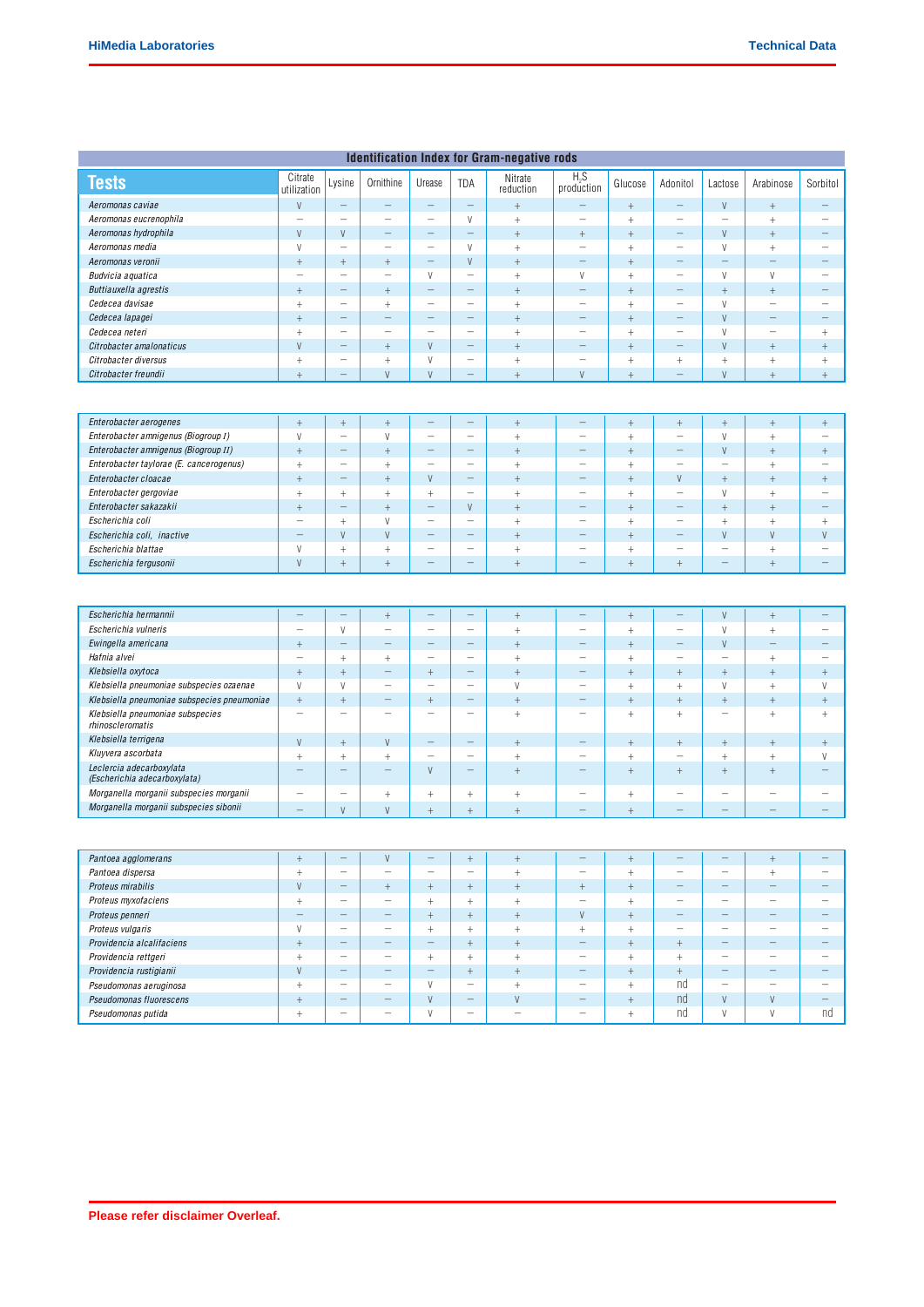| <b>Identification Index for Gram-negative rods</b>          |                                  |                          |                                  |                          |                                               |                                   |                                                      |                                  |                                  |                                              |                                             |                          |
|-------------------------------------------------------------|----------------------------------|--------------------------|----------------------------------|--------------------------|-----------------------------------------------|-----------------------------------|------------------------------------------------------|----------------------------------|----------------------------------|----------------------------------------------|---------------------------------------------|--------------------------|
| <b>Tests</b>                                                | Citrate<br>utilization           | Lysine                   | Ornithine                        | Urease                   | <b>TDA</b>                                    | Nitrate<br>reduction              | $H_2S$<br>production                                 | Glucose                          | Adonitol                         | Lactose                                      | Arabinose                                   | Sorbitol                 |
| Pseudomonas veronii                                         | nd                               | nd                       | nd                               | V                        | $-$                                           | $^{+}$                            | -                                                    | $^{+}$                           | nd                               | nd                                           | nd                                          | nd                       |
| Pseudomonas monteilii                                       | $\ddot{}$                        | $\overline{\phantom{0}}$ | $\overline{\phantom{0}}$         | $\vee$                   | $\overline{\phantom{0}}$                      | $\overline{\phantom{0}}$          | $\overline{\phantom{0}}$                             | $^{+}$                           | nd                               | $\overline{\phantom{0}}$                     | nd                                          | nd                       |
| Pseudomonas stutzeri                                        | V                                | $\overline{\phantom{0}}$ |                                  | $\vee$                   | $\overline{\phantom{0}}$                      | $\boldsymbol{+}$                  | $\qquad \qquad$                                      | $^{+}$                           | nd                               | $\qquad \qquad -$                            | $\equiv$                                    | nd                       |
| Pseudomonas mendocina                                       | $\qquad \qquad +$                | $\overline{\phantom{0}}$ | $\overline{\phantom{0}}$         | $\vee$                   |                                               | $^+$                              | $\overline{\phantom{0}}$                             | $^{+}$                           | nd                               |                                              | $\overline{\phantom{0}}$                    | nd                       |
| Pseudomonas pseudoalcaligenes                               | $\vee$                           | $\equiv$                 | $\equiv$                         | $\overline{\phantom{0}}$ | $=$                                           | $^{+}$                            | $\equiv$                                             | $-$                              | nd                               | $\qquad \qquad -$                            | nd                                          | nd                       |
| Pseudomonas alcaligenes                                     | $\vee$                           | $\overline{\phantom{0}}$ | $\overline{\phantom{0}}$         | $\overline{\phantom{0}}$ |                                               | $\vee$                            | $\overbrace{\phantom{123221111}}$                    | $\overline{\phantom{0}}$         | nd                               |                                              | nd                                          | nd                       |
| Pseudomonas luteola                                         | $+$                              | ⇔                        |                                  | V                        | $=$                                           | V                                 | $\overline{\phantom{0}}$                             | $^{+}$                           | nd                               | $\equiv$                                     | nd                                          | nd                       |
| Pseudomonas oryzihabitans                                   | $^{+}$                           | $\qquad \qquad -$        | $\qquad \qquad$                  | $\vee$                   | $\qquad \qquad -$                             | $\overbrace{\phantom{123221111}}$ | $\overbrace{\phantom{123221111}}$                    | $^{+}$                           | nd                               | V                                            | nd                                          | nd                       |
| Rahnella aquatilis                                          | $\begin{array}{c} + \end{array}$ | $\overline{\phantom{0}}$ | $\qquad \qquad -$                | -                        | $+$                                           | $^{+}$                            |                                                      | $^{+}$                           | $\overline{\phantom{m}}$         | $\boldsymbol{+}$                             | $\ddot{}$                                   | $^+$                     |
| Salmonella bongori                                          | $^{+}$                           | $^{+}$                   | $\begin{array}{c} + \end{array}$ | $\overline{\phantom{m}}$ |                                               | $^{+}$                            | $^{+}$                                               | $^{+}$                           | $\overline{\phantom{0}}$         |                                              | $^{+}$                                      | $+$                      |
| Salmonella choleraesuis subspecies arizonae                 | $^{+}$                           | $^{+}$                   | $^{+}$                           |                          |                                               | $^{+}$                            | $\bigoplus$                                          | $\! + \!$                        |                                  | $\mathsf{V}$                                 | $\! + \!$                                   | $^+$                     |
|                                                             |                                  |                          |                                  |                          |                                               |                                   |                                                      |                                  |                                  |                                              |                                             |                          |
| Salmonella choleraesuis subspecies<br>choleraesuis          | $^{+}$                           | $^{+}$                   | $\begin{array}{c} + \end{array}$ |                          |                                               | $^{+}$                            | $\boldsymbol{+}$                                     | $\boldsymbol{+}$                 |                                  |                                              | $^{+}$                                      | $^{+}$                   |
| Salmonella choleraesuis subspecies diarizonae               | $^+$                             | $^+$                     | $^+$                             | $\qquad \qquad -$        | $\overline{\phantom{0}}$                      | $^+$                              | $^+$                                                 | $^+$                             | $\overline{\phantom{0}}$         | V                                            | $^+$                                        | $^+$                     |
| Salmonella choleraesuis subspecies houtenae                 | $^{+}$                           | $^{+}$                   | $^{+}$                           | $\qquad \qquad -$        | -                                             | $^{+}$                            | $^{+}$                                               | $^{+}$                           | $\overline{\phantom{0}}$         | $\qquad \qquad -$                            | $^{+}$                                      | $^{+}$                   |
| Salmonella choleraesuis subspecies indica                   | $\vee$                           | $^{+}$                   | $^{+}$                           | $\qquad \qquad -$        | $\overline{\phantom{m}}$                      | $^{+}$                            | $^+$                                                 | $^{+}$                           | $\qquad \qquad -$                | V                                            | $^+$                                        | $\overline{\phantom{m}}$ |
| Salmonella choleraesuis subspecies salamae                  | $\ddot{}$                        | $^{+}$                   | $^{+}$                           | $\qquad \qquad -$        | $\overline{\phantom{0}}$                      | $^{+}$                            | $^{+}$                                               | $\boldsymbol{+}$                 |                                  | $\qquad \qquad -$                            | $^{+}$                                      | $^{+}$                   |
| Salmonella enteritidis                                      | $^+$                             | $^{+}$                   | $\begin{array}{c} + \end{array}$ | $\overline{\phantom{0}}$ | $\overline{\phantom{m}}$                      | $^{+}$                            | $^+$                                                 | $^{+}$                           | $\overline{\phantom{0}}$         | $\qquad \qquad -$                            | $^{+}$                                      | $^{+}$                   |
| Salmonella typhi                                            | ÷                                | $^{+}$                   | $\qquad \qquad -$                | $\qquad \qquad -$        | $\overline{\phantom{0}}$                      | $^{+}$                            | $^{+}$                                               | $\boldsymbol{+}$                 | $\qquad \qquad -$                | $\qquad \qquad -$                            | $\overline{\phantom{0}}$                    | $^{+}$                   |
| Serratia entomophila                                        | $^{+}$                           | $\qquad \qquad$          | $\qquad \qquad -$                | $\qquad \qquad -$        | $\qquad \qquad -$                             | $^+$                              | $\qquad \qquad$                                      | $^{+}$                           | $\qquad \qquad$                  | $\qquad \qquad -$                            | $\qquad \qquad -$                           | $\overline{\phantom{0}}$ |
| Serratia ficaria                                            | $^{+}$                           |                          |                                  |                          |                                               | $\ddot{}$                         |                                                      | $^+$                             |                                  | $\vee$                                       | $^{+}$                                      | $^{+}$                   |
| Serratia fonticola                                          | $^{+}$                           | $^+$                     | $\begin{array}{c} + \end{array}$ | V                        | $\qquad \qquad -$                             | $^+$                              | $\qquad \qquad -$<br>$\equiv$                        | $^{+}$                           | $^+$                             | $\begin{array}{c} + \end{array}$<br>$\equiv$ | $\! + \!\!\!\!$<br>$\overline{\phantom{0}}$ | $^+$                     |
| Serratia marcescens                                         | $^{+}$                           | $^{+}$                   | $\! + \!$                        | $\mathsf{V}$             | $\overline{\phantom{0}}$                      | $\ddot{}$                         |                                                      | $\begin{array}{c} + \end{array}$ | V                                |                                              |                                             | $^+$                     |
| Serratia plymuthica                                         | $\vee$                           | $\qquad \qquad$          | $\qquad \qquad -$                | $\qquad \qquad -$        | $\qquad \qquad -$<br>$\overline{\phantom{0}}$ | $^{+}$                            | $\overline{\phantom{m}}$<br>$\overline{\phantom{m}}$ | $^{+}$                           | $\qquad \qquad$                  | $\vee$<br>$\vee$                             | $^{+}$                                      | $\vee$                   |
| Serratia odorifera (Biogroup I)                             | $^{+}$                           | $^{+}$                   | $\! + \!$                        | $\qquad \qquad -$        |                                               | $^{+}$                            |                                                      | $^{+}$                           | V                                |                                              | $^+$                                        | $^{+}$                   |
|                                                             |                                  |                          |                                  |                          |                                               |                                   |                                                      |                                  |                                  |                                              |                                             |                          |
| Serratia odorifera (Biogroup II)                            | $^+$                             | $\ddag$                  | $\overline{\phantom{0}}$         | $\qquad \qquad -$        | $\qquad \qquad -$                             | $^{+}$                            | —                                                    | $^+$                             | V                                | $^{+}$                                       | $^{+}$                                      | $^{+}$                   |
| Serratia proteamaculans                                     | $^+$                             | $^+$                     | $^{+}$                           | $\qquad \qquad -$        | $\overline{\phantom{m}}$                      | $^{+}$                            | $\overline{\phantom{0}}$                             | $\begin{array}{c} + \end{array}$ | $\qquad \qquad -$                | $\overline{\phantom{0}}$                     | $^+$                                        | V                        |
| Serratia rubidaea                                           | $^{+}$                           | $\mathsf{V}$             | -                                | $\qquad \qquad -$        | $\overline{\phantom{0}}$                      | $^{+}$                            | —                                                    | $\! + \!$                        | $\begin{array}{c} + \end{array}$ | $^{+}$                                       | $^{+}$                                      |                          |
| Shigella boydii, Shigella flexneri,<br>Shigella dysenteriae | $\qquad \qquad$                  | -                        | $\overline{\phantom{0}}$         | $\qquad \qquad -$        | $\overline{\phantom{m}}$                      | $^{+}$                            | —                                                    | $^+$                             | $\overline{\phantom{0}}$         | $\overline{\phantom{0}}$                     | V                                           | V                        |
| Shigella sonnei                                             |                                  |                          | $^{+}$                           |                          |                                               | $\ddot{}$                         |                                                      | $^+$                             |                                  |                                              | $^{+}$                                      |                          |
| Vibrio alginolyticus                                        |                                  | $+$                      | V                                | $\qquad \qquad -$        | $\overline{\phantom{m}}$                      | $\begin{array}{c} + \end{array}$  | $\qquad \qquad -$                                    | $^{+}$                           | $\qquad \qquad -$                | $\qquad \qquad$                              | $\qquad \qquad -$                           | $\qquad \qquad -$        |
| Vibrio cholerae                                             | L.                               | $^{+}$                   | $^{+}$                           | $+$                      | $\overline{\phantom{0}}$                      | $\equiv$                          | $+$                                                  | $\equiv$                         | $+$                              | $\equiv$                                     | $\overline{\phantom{0}}$                    | -                        |
| Vibrio cincinnatiensis                                      | $\vee$                           | $\! + \!\!\!\!$          | $\qquad \qquad -$                | $\qquad \qquad$          | $\overline{\phantom{m}}$                      | $^{+}$                            | $\qquad \qquad -$                                    | $\begin{array}{c} + \end{array}$ | $\qquad \qquad -$                | $\overline{\phantom{0}}$                     | $^{+}$                                      | $\overline{\phantom{0}}$ |
| Vibrio fluvialis                                            | $^{+}$                           |                          | $\overline{\phantom{0}}$         | $\qquad \qquad -$        | $\qquad \qquad -$                             | $^{+}$                            | $\overline{\phantom{0}}$                             | $^+$                             |                                  | $\overline{\phantom{0}}$                     | $^{+}$                                      | $\qquad \qquad -$        |
| Vibrio furnissis                                            | $^{+}$                           |                          | $\qquad \qquad -$                | $\qquad \qquad -$        | $\overline{\phantom{m}}$                      | $^+$                              | $\qquad \qquad -$                                    | $\begin{array}{c} + \end{array}$ | $\qquad \qquad$                  | $\overline{\phantom{0}}$                     | $^{+}$                                      | $\qquad \qquad -$        |
|                                                             |                                  |                          |                                  |                          |                                               |                                   |                                                      |                                  |                                  |                                              |                                             |                          |
| Vibrio harveyi                                              |                                  | $^{+}$                   |                                  | $\qquad \qquad$          | nd                                            | $\ddot{}$                         |                                                      | V                                |                                  |                                              |                                             | $\overline{\phantom{0}}$ |
| Vibrio hollisae                                             | $\overline{\phantom{0}}$         | $\overline{\phantom{0}}$ | $\qquad \qquad -$                | $\overline{\phantom{0}}$ | $\qquad \qquad$                               | $^+$                              | $\qquad \qquad -$                                    | $^{+}$                           | $\overline{\phantom{m}}$         | $\qquad \qquad -$                            | $\qquad \qquad +$                           | $\overline{\phantom{0}}$ |
| Vibrio metschnikovii                                        | V                                |                          |                                  |                          |                                               |                                   |                                                      | ÷                                |                                  | V                                            |                                             | $\vee$                   |
| Vibrio mimicus                                              | $^{+}$                           | $^{+}$                   | $\qquad \qquad +$                | $\overline{\phantom{0}}$ | $\overline{\phantom{m}}$                      | $^{+}$                            | $\overline{\phantom{0}}$                             | $^+$                             | $\overline{\phantom{m}}$         | V                                            | $\overline{\phantom{m}}$                    | $\qquad \qquad -$        |
| Vibrio parahaemolyticus                                     | $\overline{\phantom{0}}$         | $^{+}$                   | $^+$                             | $\mathsf{V}$             | $\qquad \qquad -$                             | $\ddot{}$                         | $\qquad \qquad -$                                    | $^+$                             | $\overline{\phantom{m}}$         | $\qquad \qquad -$                            | $\mathsf{V}$                                | $\qquad \qquad -$        |
| Vibrio vulnificus                                           | $\vee$                           | $^{+}$                   | V                                | $\qquad \qquad -$        | V                                             | $^{+}$                            | $\overline{\phantom{m}}$                             | $+$                              | $\overline{\phantom{0}}$         | $\vee$                                       | $\overline{\phantom{a}}$                    | $\overline{\phantom{0}}$ |
| Yersinia enterocolitica                                     | $\qquad \qquad -$                | —                        | $^+$                             | $\mathsf{V}$             | $\qquad \qquad -$                             | $\qquad \qquad +$                 | $\qquad \qquad -$                                    | $^+$                             | $\overline{\phantom{m}}$         | $\qquad \qquad -$                            | $\begin{array}{c} + \end{array}$            | $+$                      |
| Yersinia frederiksenii                                      | $\vee$                           | $\overline{\phantom{0}}$ | $\qquad \qquad +$                | V                        | $\qquad \qquad -$                             | $^{+}$                            | $\qquad \qquad -$                                    | $^{+}$                           | $\overline{\phantom{m}}$         | V                                            | $\qquad \qquad +$                           | $+$                      |
| Yersinia intermedia                                         | $\qquad \qquad -$                | -                        | $^+$                             | $\mathsf{V}$             | $\qquad \qquad -$                             | $^+$                              | $\qquad \qquad -$                                    | $^+$                             | $\qquad \qquad -$                | $\mathsf{V}$                                 | $\boldsymbol{+}$                            | $+$                      |
| Yersinia pestis                                             | $\overline{\phantom{0}}$         | $\qquad \qquad -$        | $\qquad \qquad -$                | $\overline{\phantom{0}}$ | $\qquad \qquad -$                             | V                                 | -                                                    | $^+$                             | $\overline{\phantom{m}}$         | $\qquad \qquad -$                            | $\! +$                                      | V                        |
| Yersinia pseudotuberculosis                                 | -                                |                          | —                                | $^{+}$                   | $\overline{\phantom{m}}$                      | $^+$                              | $\qquad \qquad -$                                    | $\begin{array}{c} + \end{array}$ | $\overline{\phantom{m}}$         | $\overline{\phantom{0}}$                     | $\mathsf{V}$                                | $-$                      |
|                                                             |                                  |                          |                                  |                          |                                               |                                   |                                                      |                                  |                                  |                                              |                                             |                          |

Note : Based on % strains showing reactions following symbols have been assigned from laboratory results and standard references.

- $+$  = Positive (more than 90%)
- = Negative (more than 90%)
- $v = 11-89\%$  Positive
- nd = No data available.